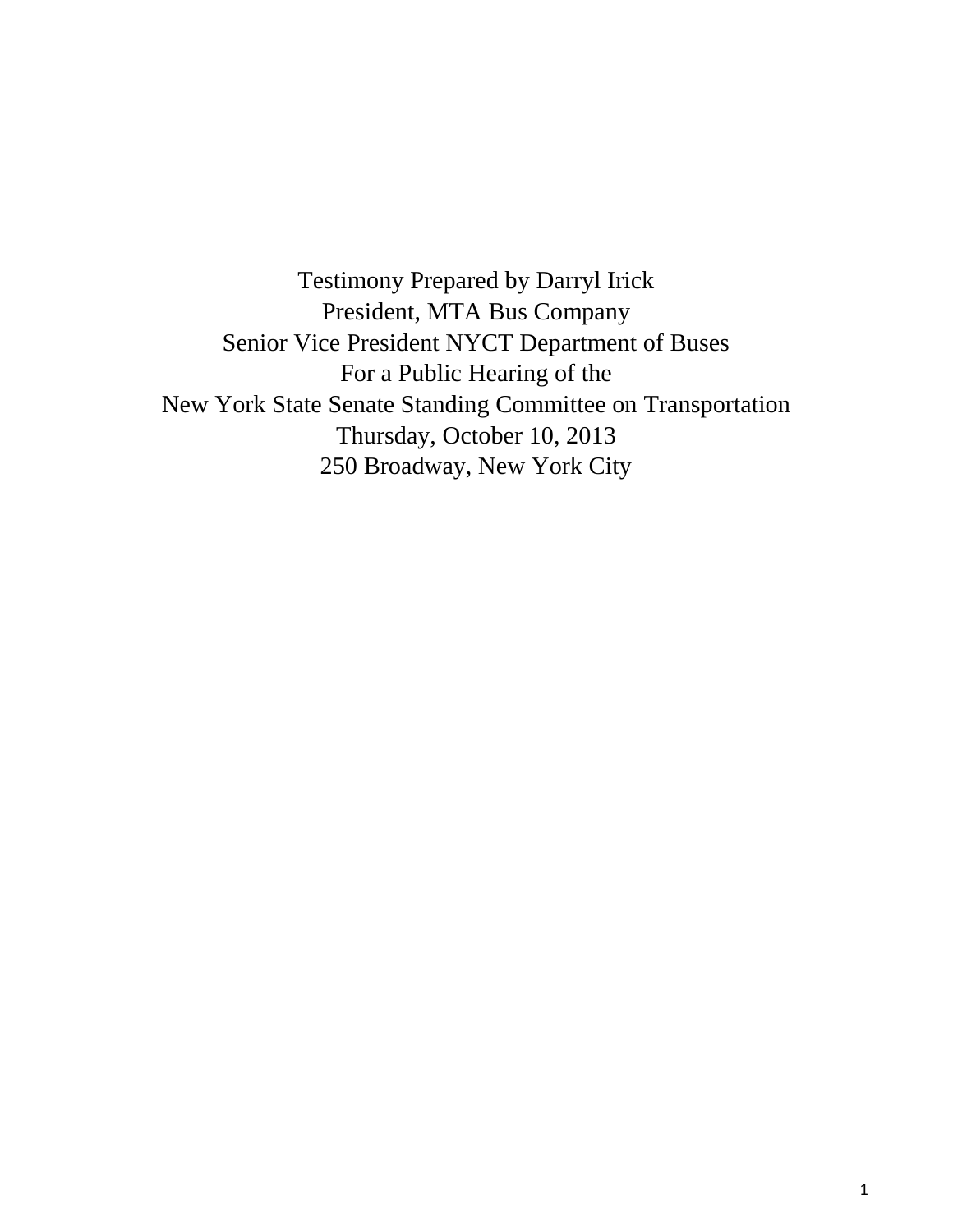Good morning Chairman Fuschillo, members of the Committee. I appreciate this opportunity to speak with you briefly about our bus operations in New York City.

As you may know, I wear two hats: President of MTA Bus Company and Senior Vice President of New York City Transit's Department of Buses. Though distinct titles, in order to establish consistent and uniform standards, I manage the two bus agencies as one.

Since you have heard a great deal about financial matters from Chairman Prendergast and about New York City Transit matters from President Bianco, including facts about our consolidated bus operations, I would like to spend my time giving you an overview of the MTA Bus Company.

The Bus Company was created in 2004 when responsibility for operating routes franchised by NYC to seven private companies was transferred to the MTA. To effect the transfer, the City agreed to subsidize the net cost (after revenues) of the MTA Bus Company's operations. As a result, today MTA Bus operates express routes between Manhattan and the Bronx, Brooklyn, Queens and the City of Yonkers, as well as local routes in the Bronx, Brooklyn, Queens.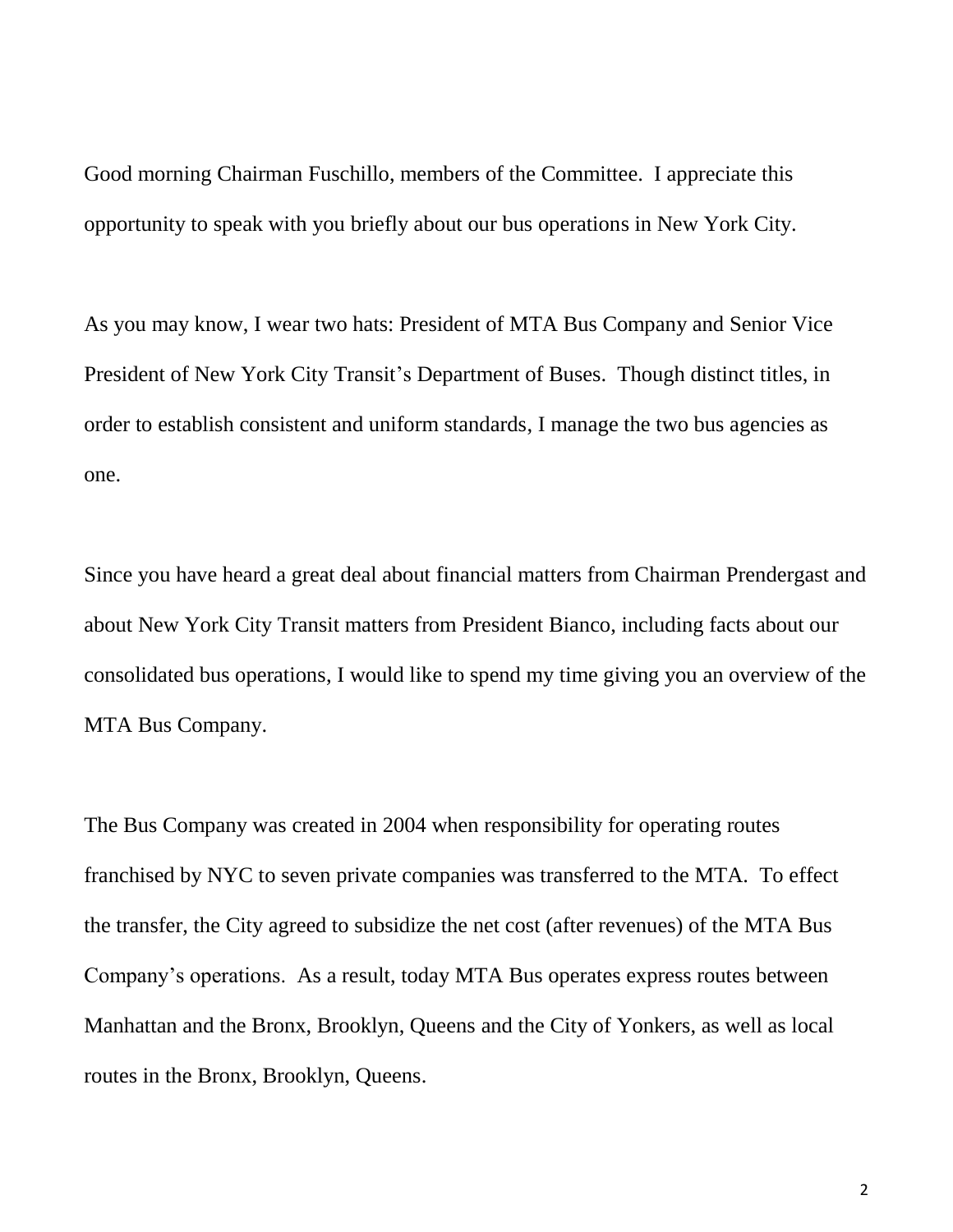The merger of the private operations was phased in between January 2005 and February 2006. Major overhaul was necessary to bring the services that were provided by the private operators up to MTA standards, including the upgrading of an aging fleet and facilities, instituting improved maintenance and improving service reliability and responsiveness to current ridership demands.

Among the steps taken since 2005 were:

- We placed 1,099 new buses in service, representing 86% of the fleet.
- Assessed conditions at each of the 8 depots with a focus on deficiencies, including fire protection systems, security, ventilation, emergency back-up power, structural deterioration, aged and/or inadequate depot equipment, and any existing environmental conditions.
- By the end of the 2010-2014 Capital Program, we will have programmed \$150 million for facility upgrades.
- We created a consolidated bus command center
- Made all maintenance procedures consistent with NYC Transit inspection and documentation standards.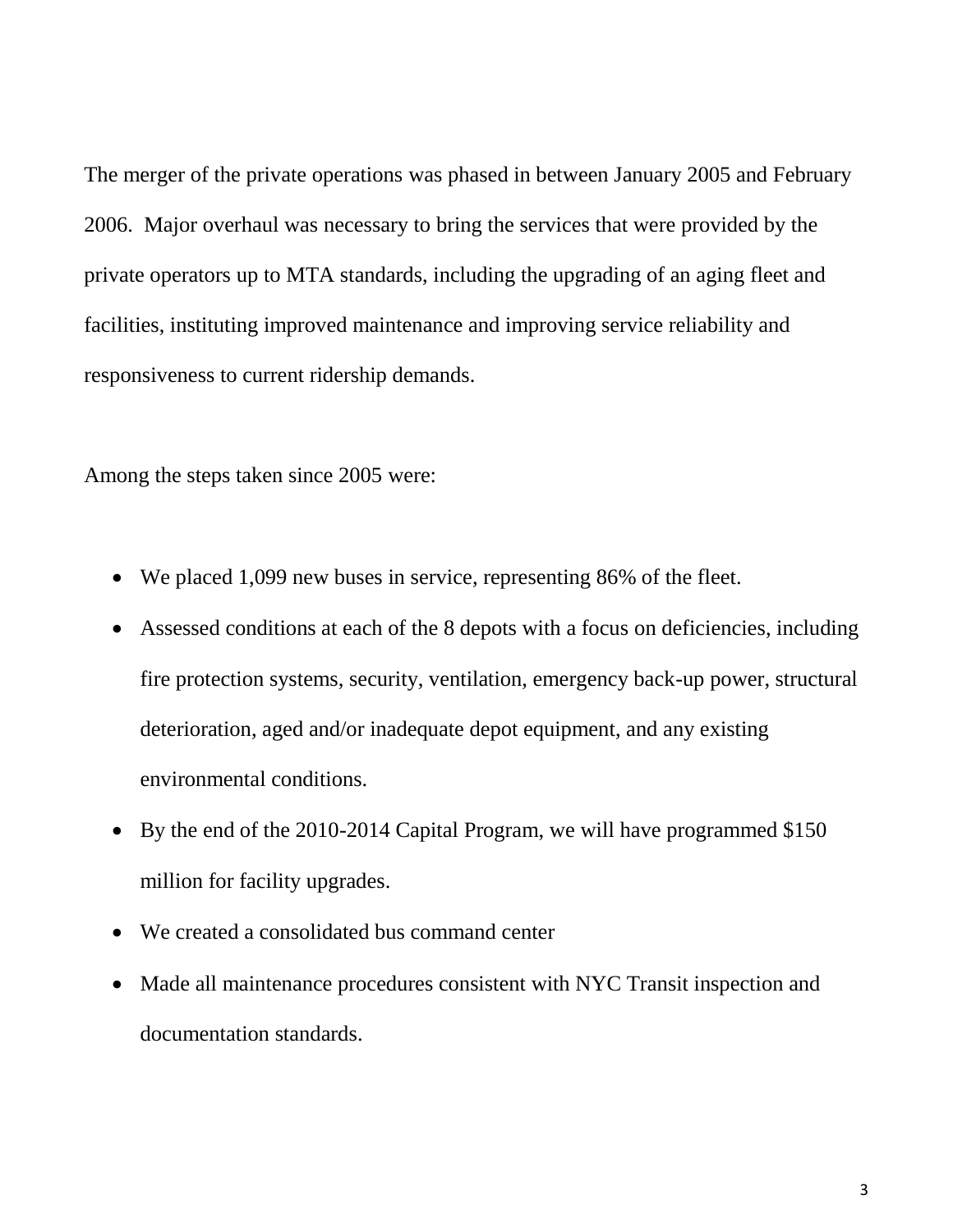- Instituted a comprehensive bus overhaul plan with fleet specific work scopes at scheduled intervals.
- Provided training support at the depots to improve maintenance diagnostic skills.
- Changed the focus to preventative maintenance from the prior "fix as fail" mentality.
- Focused initial scheduling efforts on routes that were overloaded or had deficient running times.
- We adopted loading guidelines used by NYCT Transit for analyzing and scheduling service.
- Established consistent service patterns and streamlined routes to reduce travel times and improve reliability.
- Revised bus stop locations to address safety concerns and to increase travel speed.
- Standardized customer communications including placing bus maps in every bus and Guide-A-Rides at stops where none had existed.

Today I am proud to say, MTA Bus has gained 30 million customers and established a reputation for reliability and good service. As a distinct agency, it is the 7th largest bus company, as measured by ridership, in North America. To cite some facts, we operate:

• 81 routes – 46 local and 35 express – from the Bronx, Brooklyn, Queens and Yonkers,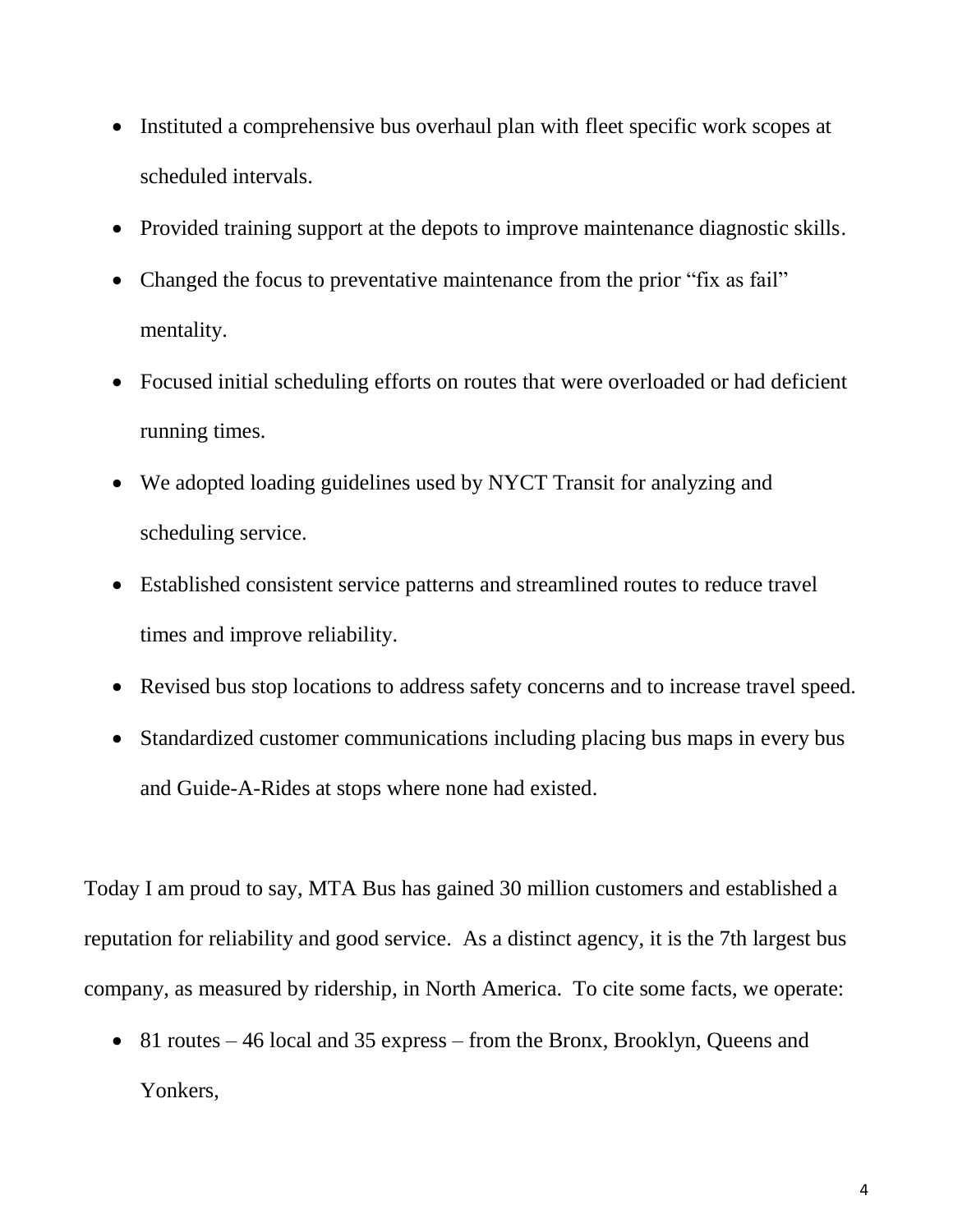- Operate a fleet of 1,252 buses out of 8 depot locations  $-5$  leased/3 NYC owned  $-$ 4 of which, I might add, are over 50 years old,
- Employ 3600 talented and dedicated men and women,
- And do this all on an MTA Bus agency 2013 operating budget of \$575 million
- With an anticipated farebox revenue in 2013 of \$196.1 million.

Finally, I would like to emphasize the ongoing coordination between the two bus operations that I am in charge of. MTA Bus Company partners with NYCT to provide such things as in-service ridership monitoring; production of schedule information at bus stops (the ubiquitous Guide-A-Rides); printed timetables and web-based schedules and other service information; and the inclusion of MTA Bus information in the Customer Information Call Center. While two different corporate entities, NYC Transit's Department of Buses and the MTA Bus Company are very much complementary operations, which ensures that we are providing MTA Bus customers with the same service as we provide to our NYC Transit bus riders.